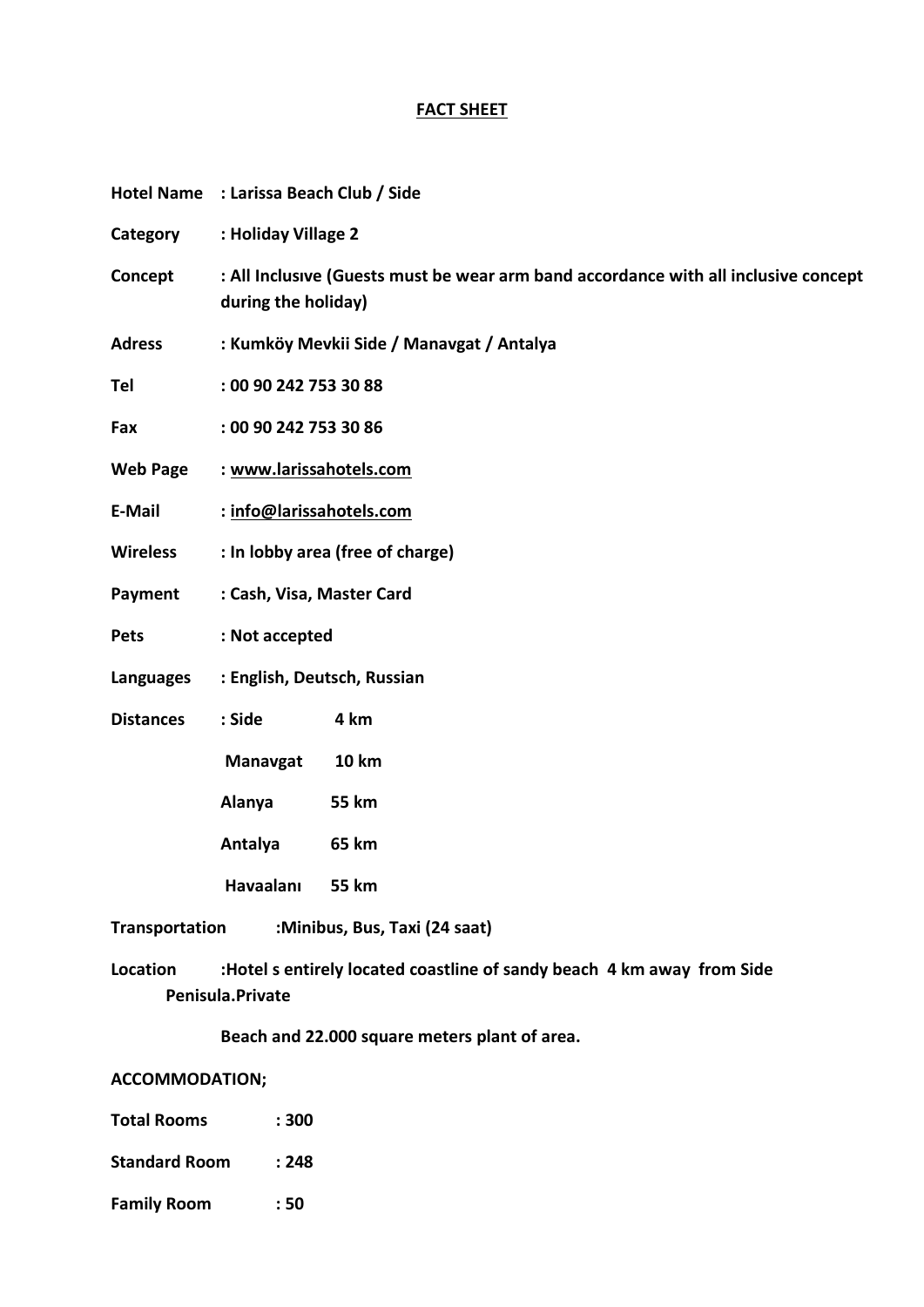**Handicapped Room : 2**

**Total Beds : 700**

# **STANDARD ROOMS,**

**24 m2 (balcony included) and all the rooms with balcony.One large bed or two double beds.The flor covered with ceramic tiles.Split air-conditioning,international satellite TV,minibar,phone,bathroom with bathtub,hair dryer,safety deposit box (extra charge)**

**2 pax, 2+1 or 3 pax can stay in Standard Rooms**

# **FAMILY ROOMS,**

**46 m2(balkony included)and all of size of a door with 2 bedrooms,one bathroom and a balcony.Parental side 1 large bed and /or 2 single bed for 2 persons,children bunk bed or 2 single beds side. The flor covered with ceramic tiles.Split air-conditioning,international satellite TV,minibar,phone,bathroom with bathtub,hair dryer,safety deposit box (extra charge)**

**3 pax ,2+2 or 3+1 pax can stay in Family Rooms.**

# **HANDICAPPED ROOMS,**

**Specially designed for disabled guests,the bathroom door,toilet,shower section completely designed for disabled guests.Other room amenities as the Standard rooms.Safe deposit box (extra charge)**

# **Standard Rooms,**





#### **FOOD & BEVERAGE;**

**Breakfast,lunch and diner buffet,coffee,tea and cookies time,Turkish gözleme,midnight soup,restaurants and barsa re inculuded in the concept of domestic alcoholic and non-alcoholic drinks from 10.00 to 22.00.Imported drinks,cocktails,fresh fruit juices extra charge.Alcoholic beverages not serve at breakfast time and bottle of beverages.Alcoholic drinks not served to people under the age of 18 years.** 

#### **FREE OF CHARGE,**

| <b>Breakfast</b>   | $: 07.00 - 10.00$       | <b>Main Restaurant</b> | <b>Open Buffet</b> |
|--------------------|-------------------------|------------------------|--------------------|
| Lunch              | $: 12.00 - 14.00$       | <b>Main Restaurant</b> | <b>Open Buffet</b> |
| <b>Dinner</b>      | $: 19.00 - 21.00$       | <b>Main Restaurant</b> | <b>Open Buffet</b> |
| <b>Mini Buffet</b> | : Lunch and Dinner time |                        |                    |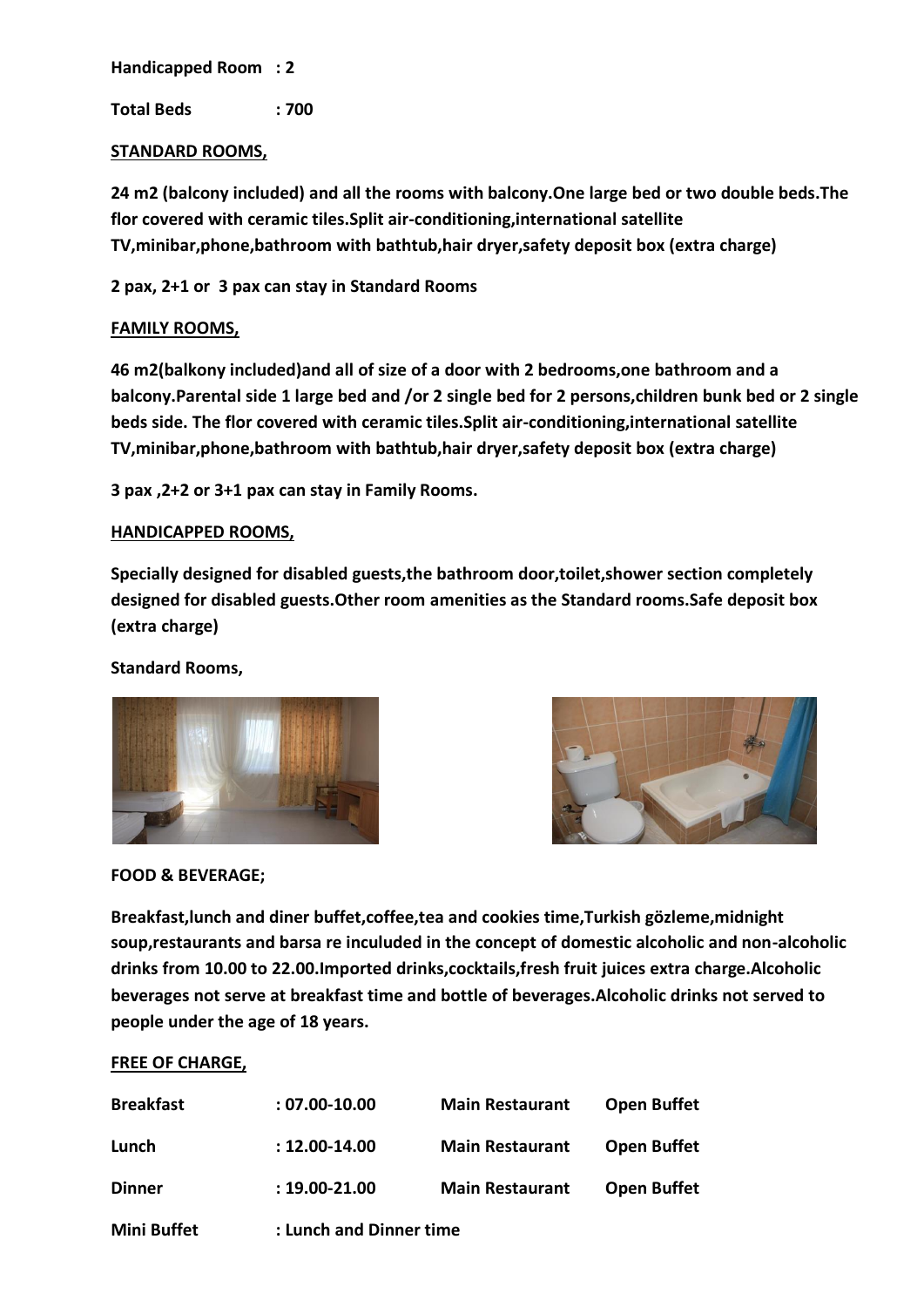| <b>Coffee &amp; Cookies</b> | $:16.00-17.00$    | Pool Bar            |
|-----------------------------|-------------------|---------------------|
| Lobby Bar                   | $: 10.00 - 22.00$ | <b>Self Service</b> |
| Pool Bar                    | $: 10.00 - 22.00$ | <b>Self Service</b> |
| Beach Bar / Snack           | $: 10.00 - 17.00$ |                     |
| Pool Bar / Snack            | $: 12.00 - 16.00$ |                     |
| Gözleme                     | $: 10.00 - 17.00$ |                     |

# **ESXTRA CHARGE,**

**All imported beverages,cocktails,fresh fruit juises,bottle beverages.**

# **FOR CHILDREN,**

**Mini animation during the day,mini club (4-12 age),special children's area,kids pool,high chair, babycot,mini disco.**





# **FUN ACTIVITIES,**

**Daytime entertainment, Amfi theater, Fittness center, Türkish bath, Sauna,Steam Room,Table tenis, Dart, Aerobik, Su Polo,Water gymnastics,Spacial nights and dans shows,Sunbeds,Mattres,Umbrella and Beach towel**

# **PAID ACTIVITES,**

**Massage &facial,Doktor service,Phone,Fax, Safe Box,water Sports.**

# **POOLS,**

**One adult pool,one children's pool and a pool with water slides.**